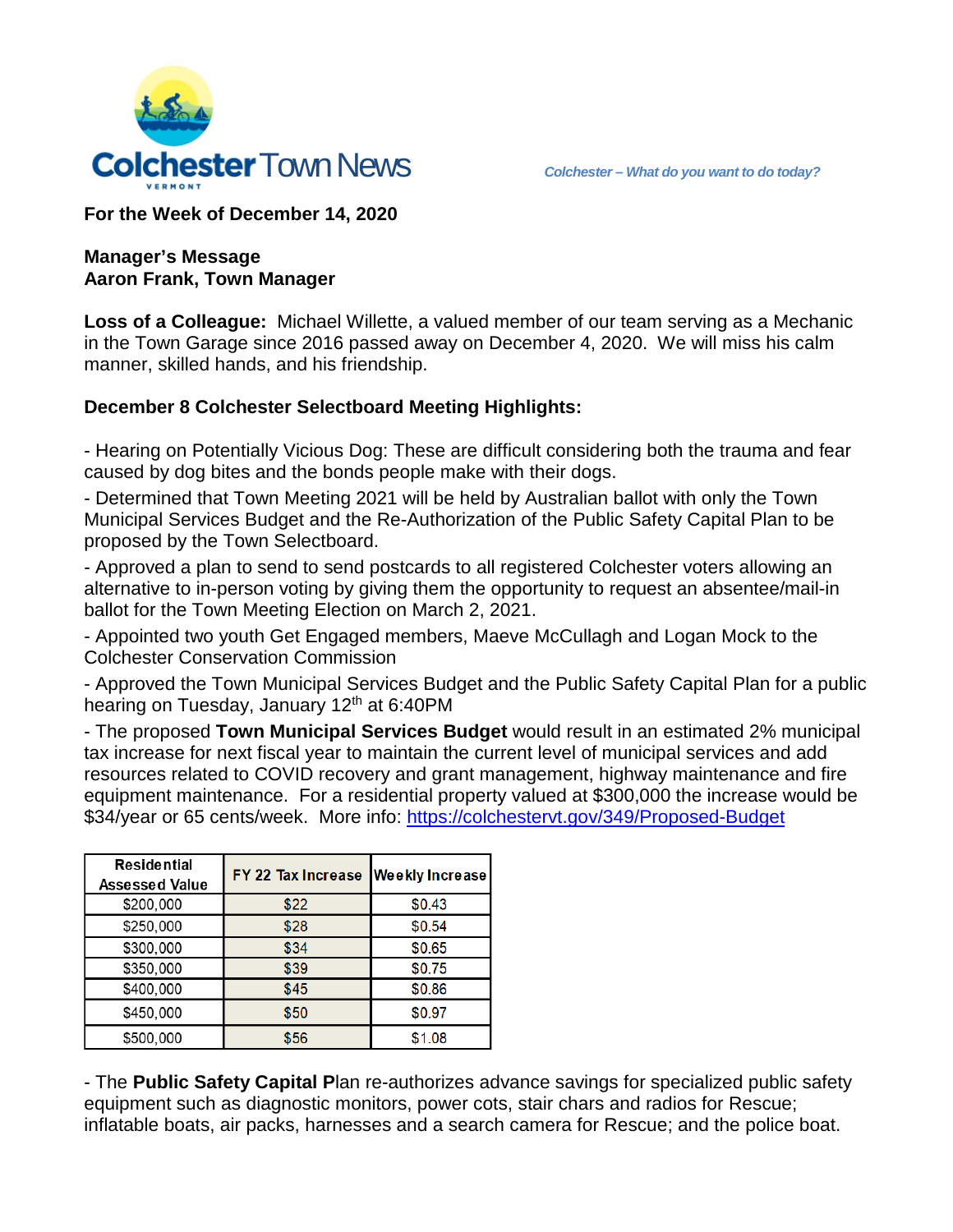

This plan allows us to avoid tax spikes that would be caused by purchasing these items with cash or interest costs if we had to take a loan out to purchase these items. More info: [https://colchestervt.gov/DocumentCenter/View/6388/FY22-FY27-Public-Safety-Capital-](https://colchestervt.gov/DocumentCenter/View/6388/FY22-FY27-Public-Safety-Capital-Program-Reauthorization-SB-Presentation---revised-12-11-2020)[Program-Reauthorization-SB-Presentation---revised-12-11-2020](https://colchestervt.gov/DocumentCenter/View/6388/FY22-FY27-Public-Safety-Capital-Program-Reauthorization-SB-Presentation---revised-12-11-2020)

**\_\_\_\_\_\_\_\_\_\_\_\_\_\_\_\_\_\_\_\_\_\_\_\_\_\_\_\_\_\_\_\_\_\_\_\_\_\_\_\_\_\_\_\_\_\_\_\_\_\_**

# **COVID UPDATE**

**Thanksgiving Surge?:** Contact tracers and emergency room doctors in other states are hearing repeatedly from new COVID patients that they socialized during the Thanksgiving holiday with people outside their households. It appears Vermonters mostly avoided or kept gatherings small and therefore did not have a surge of COVID cases from Thanksgiving events. Good job!

**Help needed:** Statewide, we are in need of nurses and caregivers at long term care facilities for both paid and volunteer positions: More information on opportunities for full time, part-time workers, retirees, unemployed individuals, college students: https://dail.vermont.gov/sites/dail/files//documents/C19 Staffing Press Release 12-11-[2020.pdf](https://dail.vermont.gov/sites/dail/files/documents/C19_Staffing_Press_Release_12-11-2020.pdf)

**Vaccine:** According to the Vermont Department of Health, we are in the very first stages of vaccine production and distribution to the states, and there will likely be a limited supply of the vaccine early on. Meanwhile, cases of COVID-19 continue to increase in Vermont.

We all need to continue to do our part to prevent illness and spread of the virus in our communities. You can find the latest information, recommendations and resources from the Health Department at [healthvermont.gov/covid19:](http://healthvermont.gov/covid19)

- Wear a mask and keep a 6-foot distance from anyone outside your household.
- Do not get together or socialize with anyone you don't live with (see more details [here:](https://apps.health.vermont.gov/COVID/faq/#4761) <https://apps.health.vermont.gov/COVID/faq/#4761>
- Avoid traveling when possible, even within Vermont. Anyone who travels to or from Vermont must quarantine. https://apps.health.vermont.gov/COVID/faq/#4618
- Essential Travel exceptions:<https://apps.health.vermont.gov/COVID/faq/#4637>
- If you're sick, stay home.
- Even mild [symptoms](https://www.healthvermont.gov/covid-19/symptoms-sickness/symptoms) (like a headache or dry cough) could be signs of COVID-19. Talk to your health care provider about getting tested, and stay home while waiting for your result.<https://www.healthvermont.gov/covid-19/symptoms-sickness/symptoms>
- Learn more about [who should get tested](https://www.healthvermont.gov/covid-19/testing) and find a test site near you: <https://www.healthvermont.gov/covid-19/testing>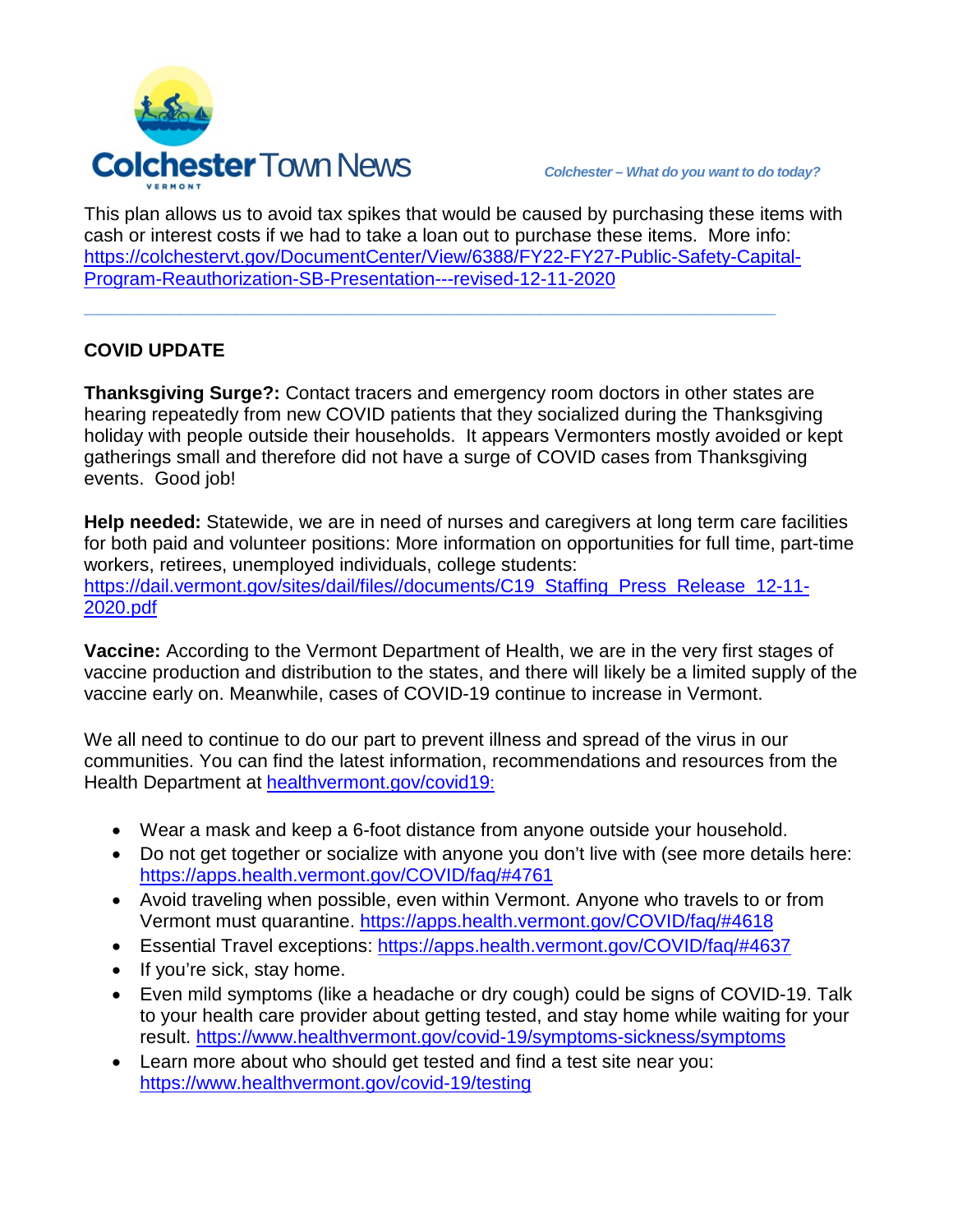

# **Take Care of Your Emotional and Mental Health**

If you or someone you know is in crisis or needs emotional support, help is available 24/7:

- Call your [local mental health crisis line](https://vermontcarepartners.org/crisis-lines/) (802) 488-6000
- Text VT to 741741 to talk with someone at the Crisis Text Line: <https://www.crisistextline.org/>
- Call the [National Suicide Prevention Lifeline](https://suicidepreventionlifeline.org/) at 1-800-273-8255. <https://suicidepreventionlifeline.org/>
- For more information visit [healthvermont.gov/suicide.](http://healthvermont.gov/suicide)
- Visit the Health Department's [Coping With Stress](https://www.healthvermont.gov/covid-19/protect-yourself-others/coping-stress) web page: <https://www.healthvermont.gov/covid-19/protect-yourself-others/coping-stress>
- Get connected to Alcohol and Drug Support Services at VT Helplink.<https://vthelplink.org/>
- Get self-help tips and connect to mental health services at COVID Support VT <https://covidsupportvt.org/>

## **Need to be connected to food resources?**

If your financial situation has recently changed, you may now qualify for Vermont nutrition and food programs. They include: WIC program (Women, Infants and Children), 3SquaresVT/SNAP, and more. Newer programs such as Farmers to Families and Everyone Eats are helping to fill the gaps. All these programs can help keep healthy food on the table.

Contact the Health Department at <https://www.healthvermont.gov/family/wic> or Hunger Free Vermont at<https://www.hungerfreevt.org/coronavirus> or call 2-1-1 for more information.

**COVID19 Metrics:** Northeastern trends are reflecting the highest case numbers and rates since beginning of pandemic. Regional infection rates are nearly three times the national rate, while the Vermont rate is about twice the nation's rate. National trends show an increase in infections, with record high case numbers, positivity rates, and hospitalizations indicative of a Thanksgiving surge. The Midwest continues to have the most infections, though rates appear to be increasing faster in other parts of the country. Vermont ICU and medical/surgical bed capacity is projected to meet anticipated hospitalizations over the next four weeks despite about 20 hospitalized patients each day with one quarter of them in ICU beds. [https://dfr.vermont.gov/sites/finreg/files/doc\\_library/dfr-covid19-modeling-120820.pdf](https://dfr.vermont.gov/sites/finreg/files/doc_library/dfr-covid19-modeling-120820.pdf)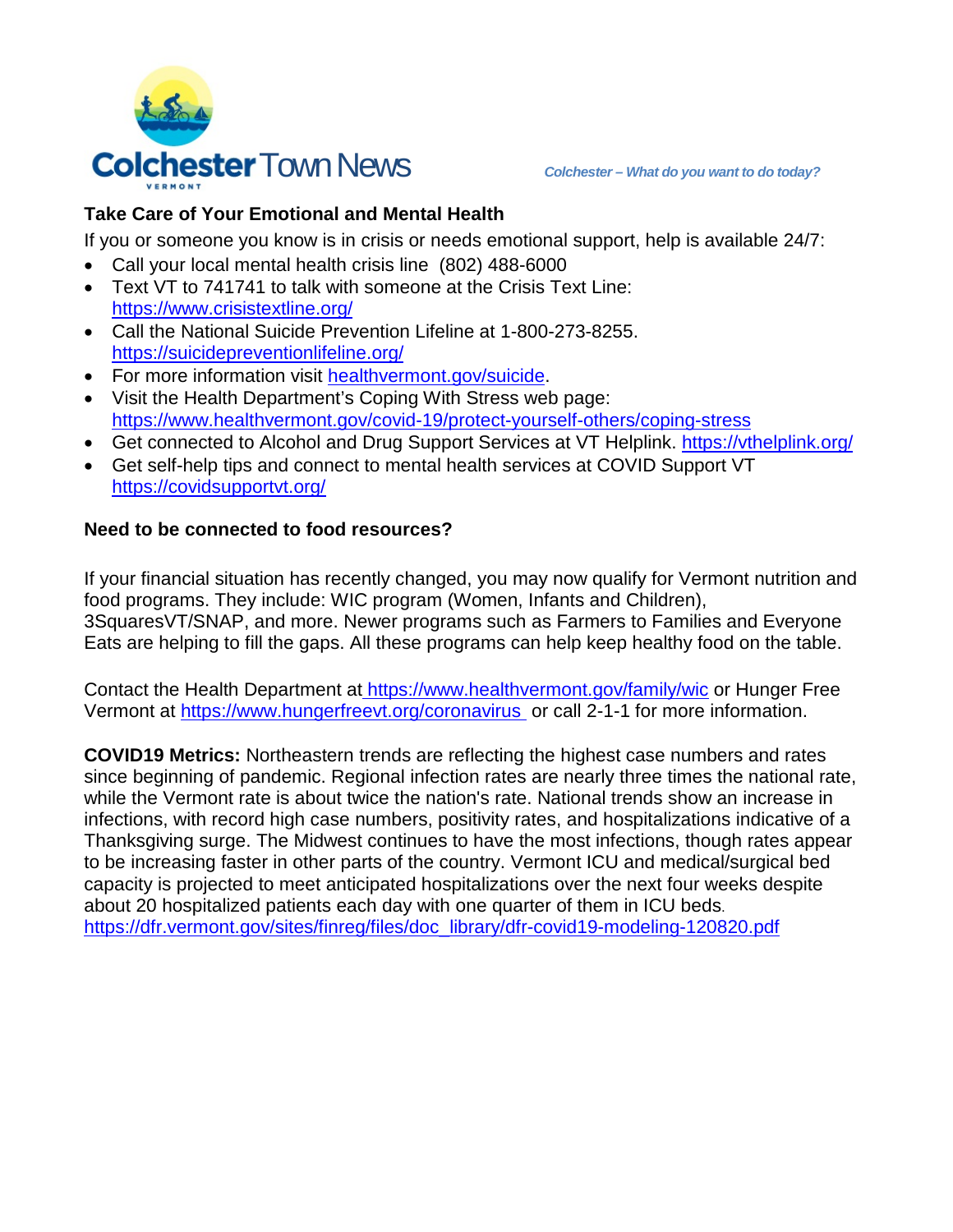

**St. Michaels College COVID Cases:** 82 total cases as of 12/11/2020. The College of 1,600 students conducted 9,418 COVID tests this last semester. Students are completing the semester following Thanksgiving, at home online. Find their updates at <https://www.smcvt.edu/return-to-campus/>

**COVID Cases in Colchester:** 230 total cases as of 12/09/2020. This is 21 more cases than two weeks ago but does include the Saint Michaels cases. COVID Cases by town: [https://www.healthvermont.gov/covid-19/current-activity/covid-19](https://www.healthvermont.gov/covid-19/current-activity/covid-19-communities) [communities](https://www.healthvermont.gov/covid-19/current-activity/covid-19-communities)

**\_\_\_\_\_\_\_\_\_\_\_\_\_\_\_\_\_\_\_\_\_\_\_\_\_\_\_\_\_\_\_\_\_\_\_\_\_\_\_\_\_\_\_\_\_\_\_\_\_\_**

#### **Bryan Osborne Director Public Works**

- Working within the right-of-way phase for the reconstruction of the Prim and West Lakeshore Drive intersection

- Currently working on the design and engineering needed for the future construction of a single lane roundabout at the Bayside intersection

- Working within the right-of-way phase for stormwater improvements in Shore Acres and the surrounding area to improve water quality in Malletts Bay

- Advancing repairs to the Town's three fire stations following the completion of a detailed condition assessment

- Advancing additional COVID-19 protective measures for Town facilities

- Continuing the development of a phosphorus control plan to improve water quality in Malletts Bay

**\_\_\_\_\_\_\_\_\_\_\_\_\_\_\_\_\_\_\_\_\_\_\_\_\_\_\_\_\_\_\_\_\_\_\_\_\_\_\_\_\_\_\_\_\_\_\_\_\_\_**

Visit<http://colchestervt.gov/publicworks> or call (802) 264-5620.

## **Kathi O'Reilly Director Economic Development**

- Continue to monitor the impacts of COVID-19 on our business community and communicate funding options that exist

- Working with business to support potential expansion

- Monitoring opportunities and sales of commercial properties